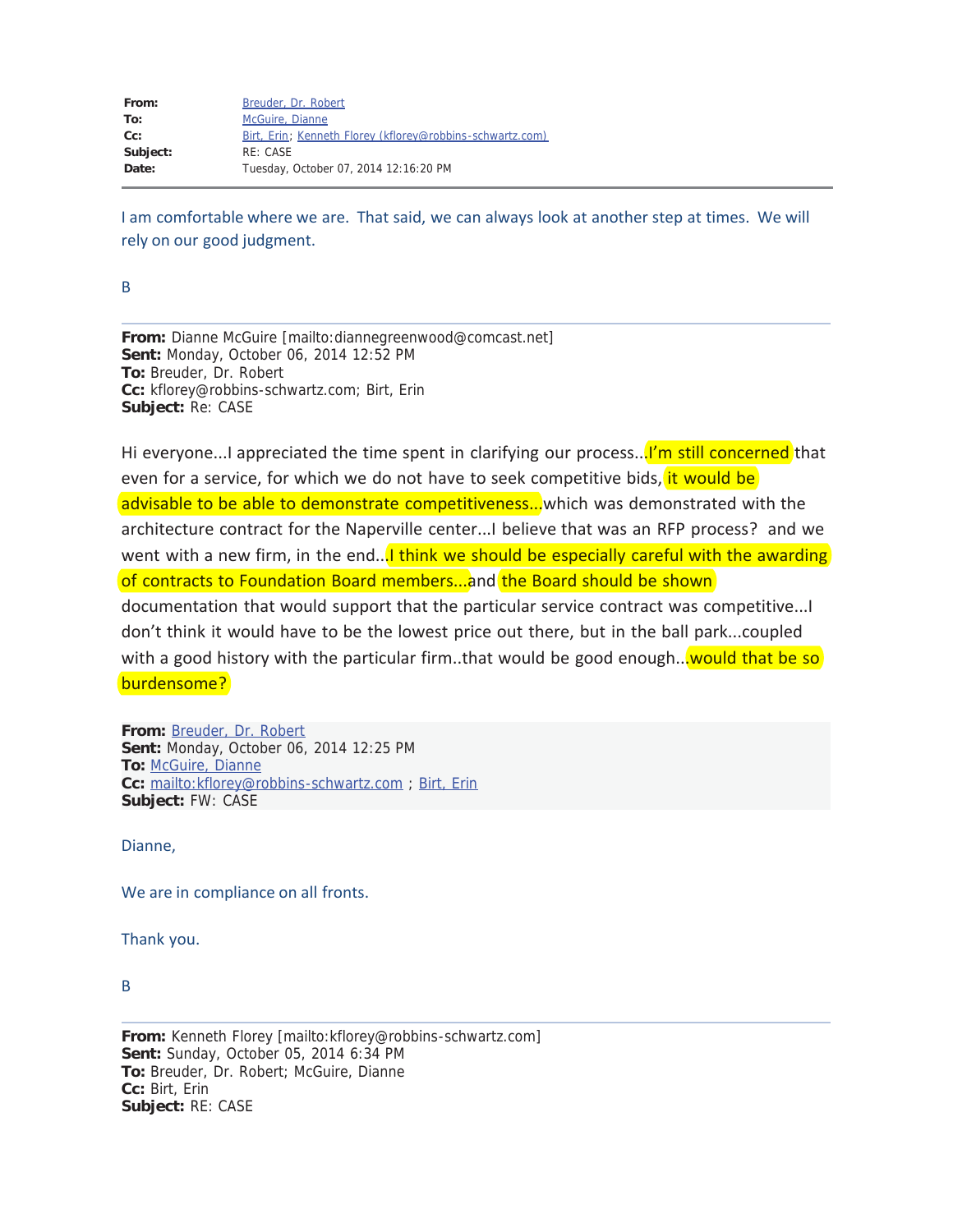#### Dr. Breuder.

Your recitation of the facts and applicable Illinois law is absolutely correct. As Cathy Brod's research indicates, it is common and legally and ethically acceptable for community members who have contracts with colleges to serve on college foundation boards. We all as part of our Ethics Statements recite any business relationship our companies have with the College and critically,  $we$ as Foundation Board members do not make Board decisions that in any way relate any respective contracts with the College.

If you have any questions or would like to discuss this further, please let me know.

Ken

**Kenneth M. Florey** Attorney Robbins Schwartz 55 W. Monroe St., Suite 800 Chicago, Illinois 60603-5144 p: 312.332.7760 f: 312.332.7768 kflorey@robbins-schwartz.com

# Robbins Schwartz

This message is confidential. This message may also be privileged or protected by work product immunity or other laws and regulations. If you have received it by mistake, please re-send this communication to the sender and delete it from your system without copying it or disclosing its contents to anyone.

**From:** Breuder, Dr. Robert [mailto:breuder@cod.edu] **Sent:** Sunday, October 05, 2014 10:38 AM **To:** McGuire, Dianne **Cc:** Kenneth Florey; Birt, Erin **Subject:** CASE

### Hi Dianne:

I think we addressed your concern in the past by way of a Ken Florey letter. Briefly: **services do** not have to be bid in Illinois. That is the crux of it. Mortenson, Power, Robbins Schwartz, Wight, Herricane Graphics are all service providers. We can choose who we want to do do business with and then we negotiate price where applicable. When you attend the next Foundation Board meeting ask if COD personnel are "hard" negotiators. Now, if one of these providers wants to do some of the actual construction for example, they must compete for the work. They must satisfy standards set by the State. Their Foundation connection does not get them a pass. Herricane Graphics has done some of the sign design, fabrication and installation. We may contract with them as a service provider to design the signs and prepare the bid specs; however, if they were to have interest in the fabrication and installation, all things being equal, they must competitively bid like anyone else. I believe there are some uniques exceptions and if they apply, that too is governed by the State. Purchasing is responsible for making certain we are always in compliance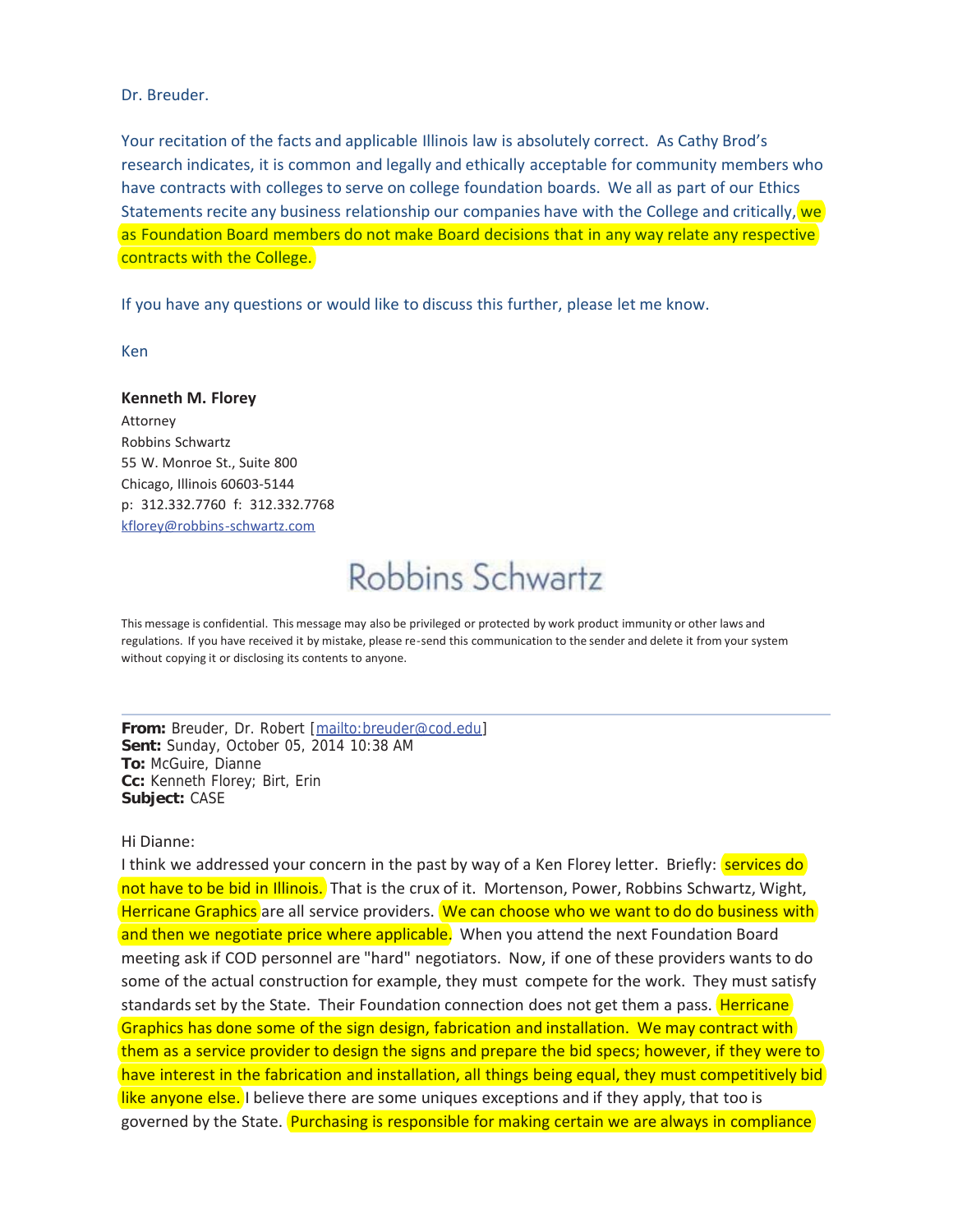#### with State guidelines and statute.

I am sending this note to Ken Florey for verification of my understanding of facts as herein presented. No one I know of connected to the College seeks to circumnavigate sound business practice, Board Policy or State Statute.

Hope your weekend is going well. Regards to Fred.

Bob

Sent from my iPad

On Oct 3, 2014, at 6:37 PM, "Breuder, Dr. Robert" <br/>breuder@cod.edu> wrote:

**From:** diannegreenwood@comcast.net [diannegreenwood@comcast.net] **Sent:** Friday, October 03, 2014 6:07 PM **To:** Breuder, Dr. Robert **Cc:** Birt, Erin **Subject:** Re: CASE

HI Bob....the only thing I would say is this: the conflict of interest policy that our foundation members sign concerns their business interests and the *foundation*, not the *college*...I still feel that the advice I received from the gentleman at AGB stands: if a foundation board member is also a vendor of the college, then the Board of Trustees must be assured that any contracts they receive must be shown to be competitive with other similar service providers...otherwise, it has the appearance of pay to play...we must be able to defend that contract if questioned.

**From:** Breuder, Dr. Robert **Sent:** Friday, October 03, 2014 5:56 PM **To:** Brod, Catherine **Cc:** ~Board of Trustees **Subject:** FW: CASE

Thanks. Please share with Foundation Board.

## B

**From:** Brod, Catherine **Sent:** Friday, October 03, 2014 3:03 PM **To:** Moore, Joseph; Sapyta, Lynn; Glaser, Thomas **Cc:** Breuder, Dr. Robert **Subject:** CASE